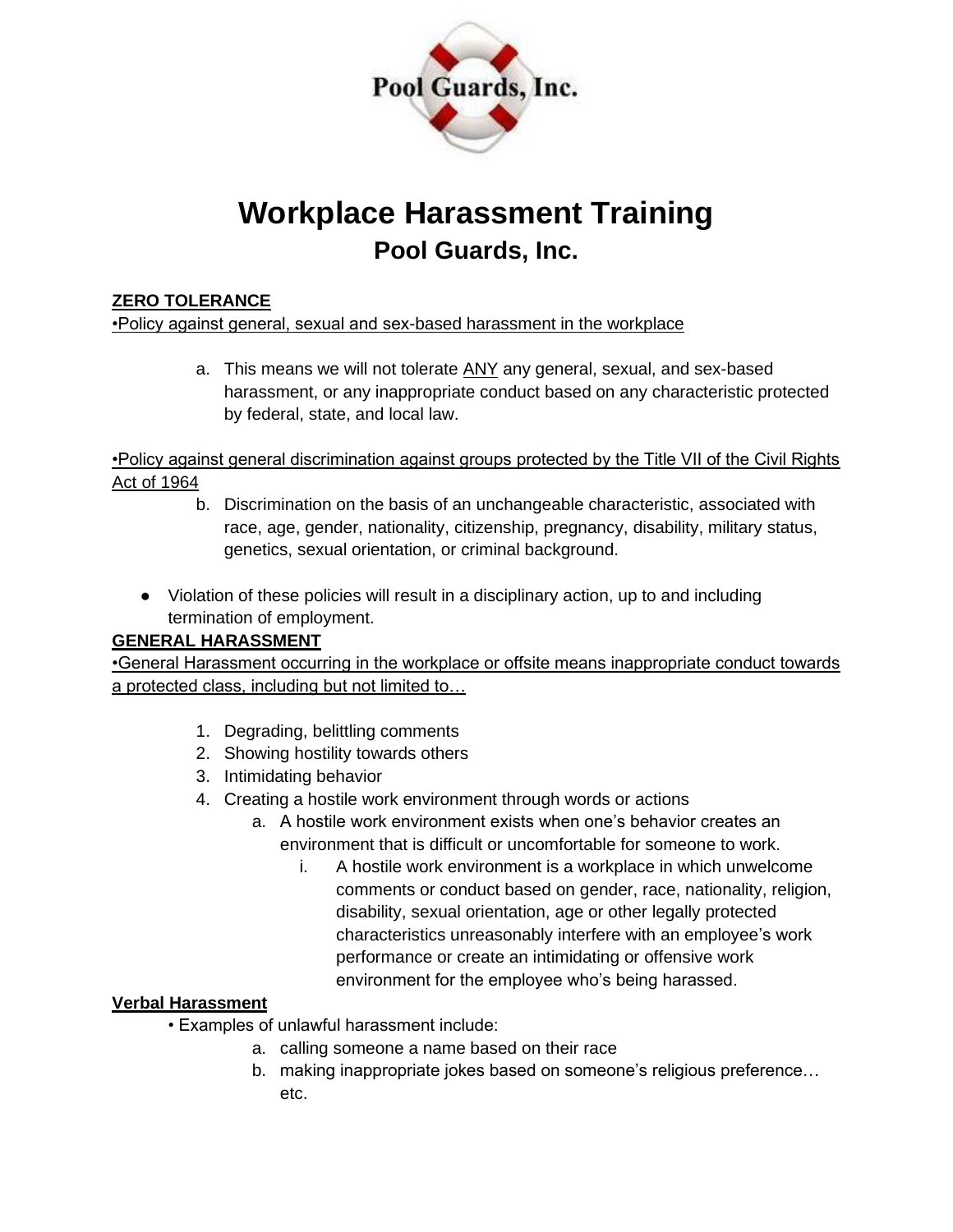- c. Verbal harassment can include but is not limited to:
	- i. Jokes
	- ii. Innuendos
	- iii. Slurs
	- iv. Name-calling
	- v. Insults

## **General Harassment:**

- 1. Threats, pranks, vandalism, intimidation, ostracizing, exclusion, or interfering with a person's work
	- a. Threats, pranks, vandalism and intimidation are forms of harassment that are not tolerated whether they are against co-workers, clientele, bosses, property, etc. These are not limited to verbal actions and also include written material, graphics, and pictures.
- 2. Ostracizing, exclusion, or interfering with a person's work are acts of blatant antagonism that can hinder a person's ability to work, cause mental strains, and potentially be discriminatory towards a specific class.

## **Sexual Harassment**

- 1. Sexual harassment is any conduct of an explicityly sexual nature whether in the workplace or offsite that has the effect of interfering with someone's work performance becauseof his or her sex. Sexual harassment can include but is not limited to:
	- a. Degrading or belittling comments
	- b. Showing hostility towards others
	- c. Intimidating behavior
	- d. Creating a hostile workplace through words or actions

#### **•Hostile Work Environment**

- 1. Verbal Sexual Harassment
- 2. Unwelcome advances or propositions
- 3. Subtle pressure for sexual activity
- 4. Unwanted physical contact
- 5. Displaying and / or sending sexually explicit pictures or texts

## •**For example:** - Giving the employee advantages in return for sexual favors **OR** Denying employee's deserved benefits for refusing sexual favors

- 1. Raises
- 2. Promotions
- 3. Time-Off
- 4. Better Hours
- 5. Improved working conditions / whether the employee deserves them or not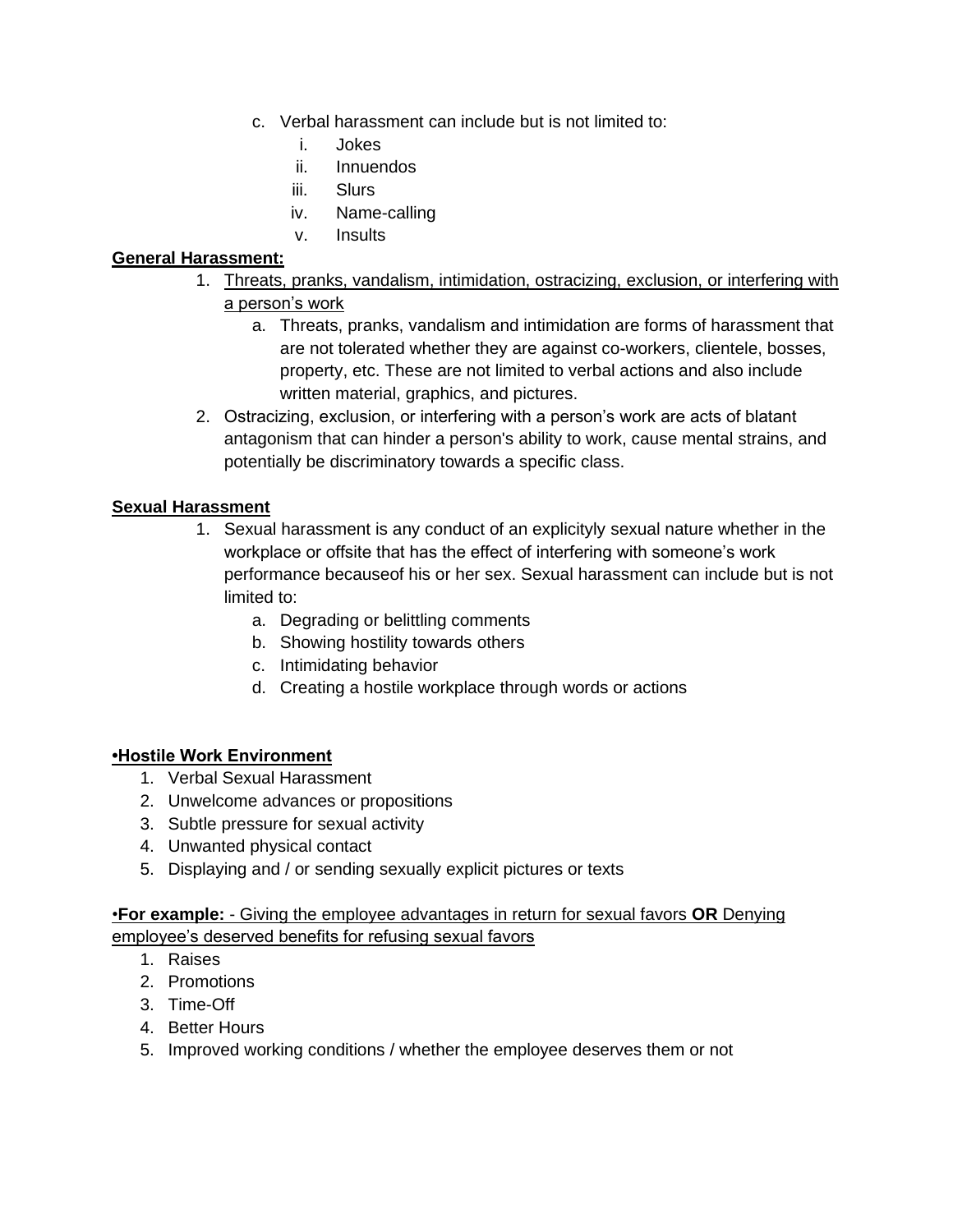## **Sex Based Harassment**

•Offensive or hostile conduct that is not overtly sexual, but is still motivated by the sex of the person at whom it is directed

- 1. Demeaning Comments
- 2. Threats & Intimidation
- 3. Ostracizing, exclusion, interfering with a person's work
- 4. Discriminatory treatment related to hiring and firing, pay, job assignments, promotion, training and benefits.

## **Workplace Bullying**

•Simply the repeated mistreatment of one or more persons (the targets), by one or more perpetrators. Bullying could be but is not limited to:

- 1. Threats & Intimidation
- 2. Work Interference
- 3. Work Sabotage
- 4. Demeaning Comments
- 5. Talking negatively about others

#### **•Workplace Violence**

•Workplace violence is violence or the threat of violence against workers. It can occur outside the workplace and is one of the leading causes of job-related deaths.

•All employees, customers, vendors, business associates, and guests should be treated with courtesy and respect at all times. Employees are expected to refrain from fighting, "horseplay" or other conduct that may be considered dangerous to others. Conduct that threatens, intimidates, coerces or injures another employee, customer, vendor, guest or business associate will not be tolerated.

Anyone found to be responsible for threats of or actual violence or other conduct that is in violation of Pool Guards, Inc. guidelines will be subject to prompt disciplinary action up to and including separation of employment.

Other prohibited actions include:

- 1. Verbal harassment and threats to inflict bodily harm
- 2. Attempts to cause physical harm
- 3. Disorderly conduct
- 4. Making false, malicious, or inappropriate remarks
- 5. Nefarious obsession with guns or other weapons

#### **Prohibition against Retaliation**

Proven retaliation is considered to be the most serious complaint by the EEOC, the courts, and Pool Guards, Inc.

Pool Guards, Inc. prohibits retaliatory actions against an employee that are motivated by the fact that employee has made a good-faith complaint of harassment or inappropriate conduct or